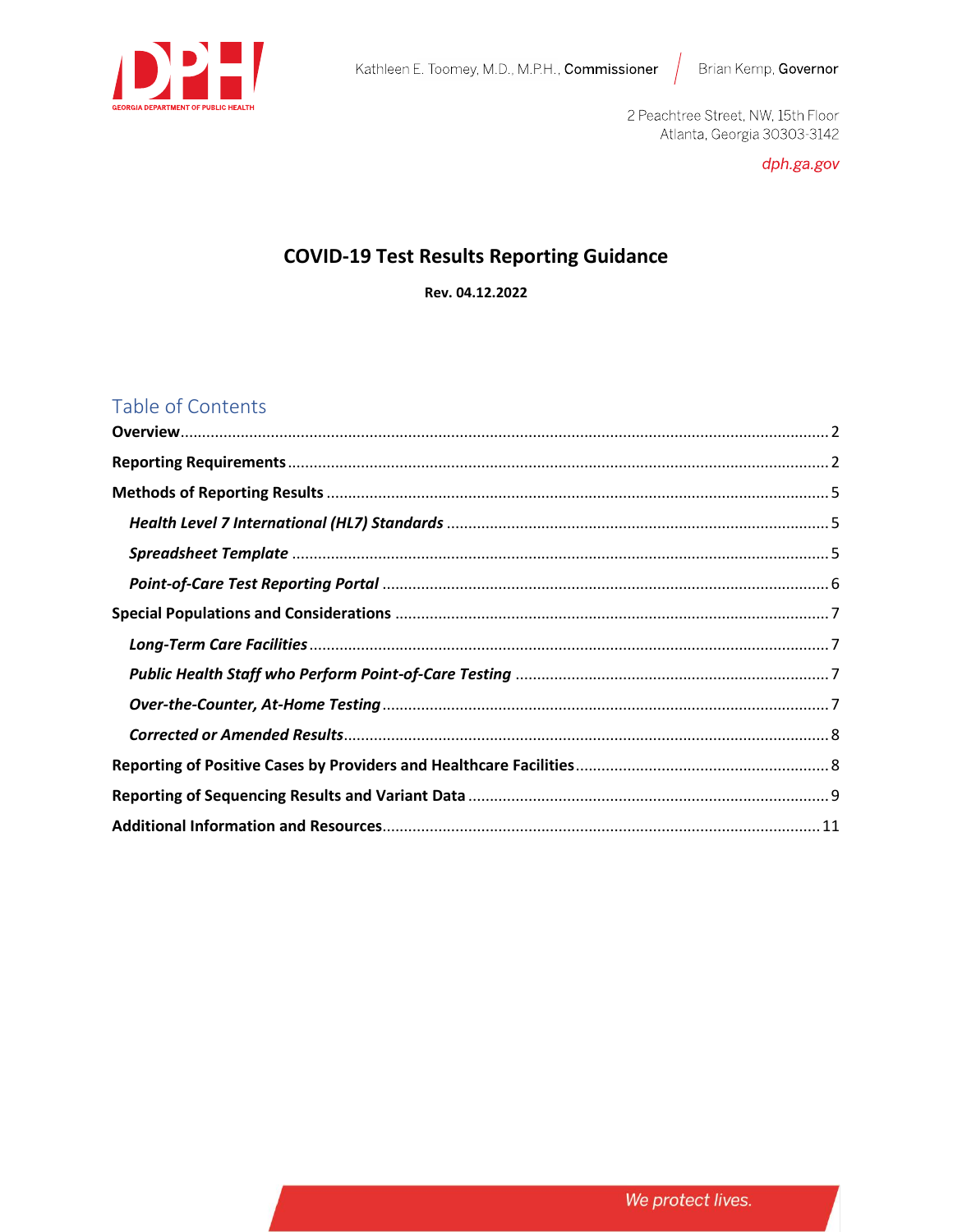# <span id="page-1-0"></span>**Overview**

All physicians, laboratories, and other health providers are legally required to report an actual case of a notifiable disease in Georgia, including COVID-19.<sup>1</sup> The legal authority for notifiable disease reporting is both in Georgia State Code and in Federal Law.<sup>2,3</sup> That legal authority has been expanded for the COVID-19 pandemic to include reporting of negative Nucleic Acid Amplification Test (NAAT) (e.g. PCR) test results and includes any individual, organization, or agency facilitating specimen collection and/or testing, including a specimen collection site or event.<sup>4</sup> In addition to traditional reporters to Public Health such as healthcare providers and laboratories, non-traditional reporters including, but not limited to, schools and universities, long-term care and assisted living facilities, Emergency Medical Services (EMS) and other first responder agencies, employers, and worksites must also report these test results.

Healthcare providers and other individuals, organizations, and agencies do not incur liability for reporting to Georgia Department of Public Health (DPH), as Georgia law specifically states that "[a]ny person . . . submitting in good faith reports or data to the department or county boards of health in compliance with the provisions of this Code section shall not be liable for any civil damages therefor."<sup>5</sup>

The various types of reporters mentioned above are collectively referred to as "facilities" throughout the remainder of this document.

# <span id="page-1-1"></span>Reporting Requirements

On June 4, 2020, HHS established a list of data elements that must be reported to state or local public health departments for each COVID-19 test performed by a facility, as well as a number of requested data elements. Table 1 shows the minimum data elements required for reporting a COVID-19 test result. Facilities should make every reasonable effort to provide the requested information to DPH in addition to the required elements. As of April 4, 2022, HHS has changed some of the reporting criteria for certain test types.

All positive results for all test types, excluding home tests and antibody tests must be reported. Negative, inconclusive or invalid NAAT (e.g. RT-PCR) test results from laboratories certified under CLIA to perform moderate- or high-complexity tests must be reported. The reporting of negative results for all other tests (e.g., rapid, or antigen test results) are no longer required. Antibody test results, whether negative or positive no longer require reporting. All reportable test results must be reported within 24 hours of testing in order to facilitate timely public health investigations.

(<https://www.hhs.gov/sites/default/files/covid-19-laboratory-data-reporting-guidance.pdf>); Department of Health and Human Services, Frequently Asked Questions: Laboratory Data Reporting for COVID-19 Testing

(https://www.hhs.gov/sites/default/files/laboratory-data-reporting-for-covid-19-testing-faqs.pdf).

 $5$  O.C.G.A. § 31-12-2(d).

<sup>1</sup> [https://dph.Georgia.gov/epidemiology/disease-reporting](https://dph.georgia.gov/epidemiology/disease-reporting)

 $2$  O.C.G.A. § 31-12-2(a); Ga. Comp. R. & Regs. 511-2-1-.01(h), -.02(1).

<sup>&</sup>lt;sup>3</sup> <https://www.hhs.gov/about/news/2020/06/04/hhs-announces-new-laboratory-data-reporting-guidance-for-covid-19-testing.html>

<sup>&</sup>lt;sup>4</sup> Public Law 116-136, § 18115(a), the Coronavirus Aid, Relief, and Economic Security (CARES) Act; Department of Health and Human Services, COVID-19 Pandemic Response, Laboratory Data Reporting: CARES Act Section 18115, June 4, 2020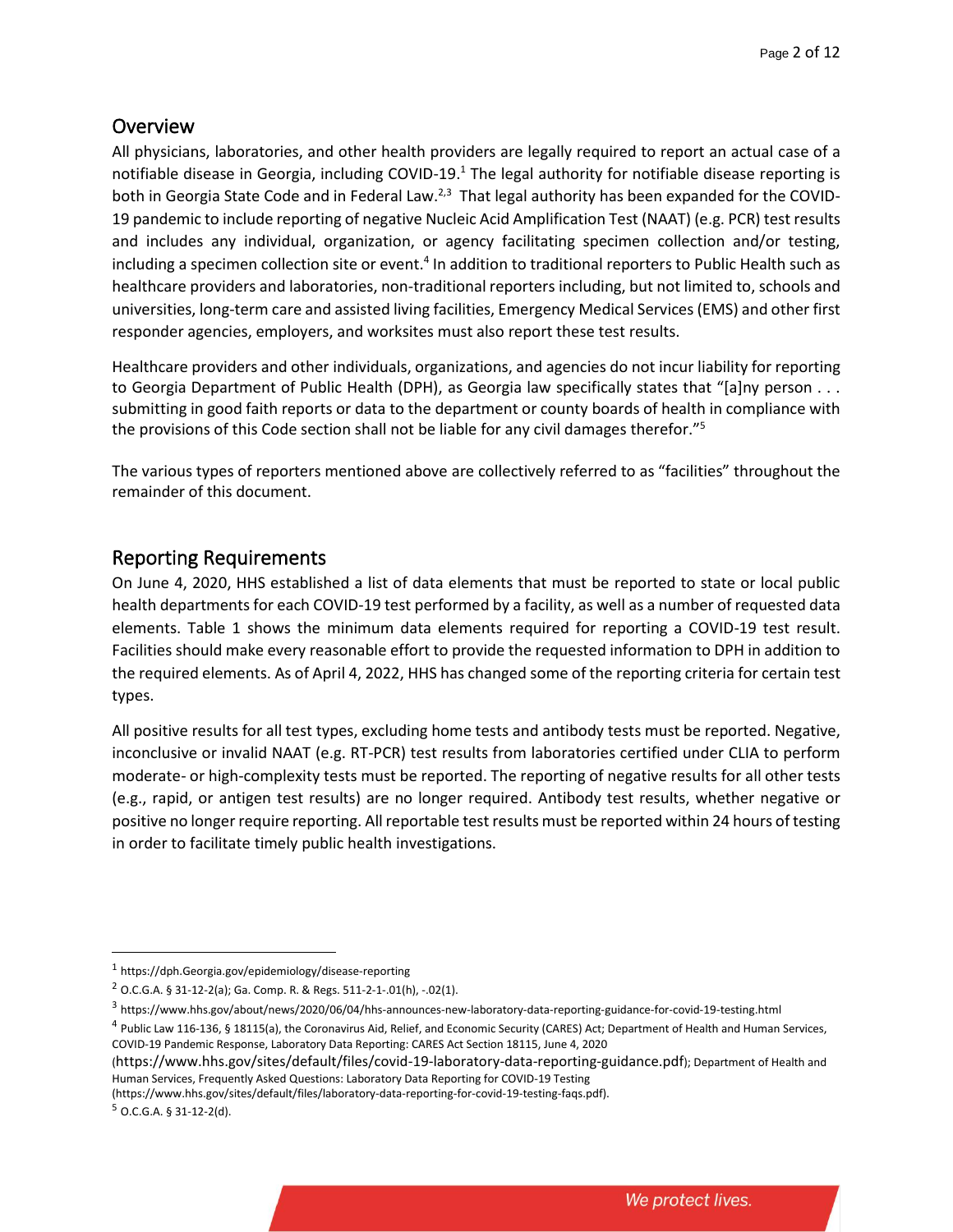### **Table 1. Required and Requested Data Elements Established by Georgia Department of Public Health or U.S. Dept. of Health and Human Services**

|                               |                                      |          |                  | <b>Agency</b>               |
|-------------------------------|--------------------------------------|----------|------------------|-----------------------------|
|                               |                                      |          |                  | <b>Requiring/Requesting</b> |
| <b>Data Element</b>           | <b>Description</b>                   | Required | <b>Requested</b> | <b>Information</b>          |
| Performing Facility           | Name of the laboratory or facility   | X        |                  | DPH, HHS                    |
| Name                          | that conducted the test              |          |                  |                             |
| <b>Performing Facility</b>    | CLIA number of the laboratory or     | X        |                  | <b>HHS</b>                  |
| <b>CLIA Number</b>            | facility that conducted the test     |          |                  |                             |
| Performing Facility Zip       | Zip code of the laboratory or        | X        |                  | <b>HHS</b>                  |
| Code                          | facility that conducted the test     |          |                  |                             |
| PatientID                     | A unique identifier for the person   |          | X                | <b>DPH</b>                  |
|                               | tested. Examples include medical     |          |                  |                             |
|                               | record number or visit number.       |          |                  |                             |
| <b>Patient Name</b>           | Full name of the person tested       | X        |                  | DPH, HHS                    |
| Date of Birth                 | Date of birth for the person tested  | Χ        |                  | DPH, HHS                    |
| Age                           | Age of the person tested             | Χ        |                  | <b>HHS</b>                  |
| Sex                           | Sex of the person tested             | X        |                  | DPH, HHS                    |
| Race                          | Race of the person tested            | Χ        |                  | DPH, HHS                    |
| Ethnicity                     | Ethnicity of the person tested       | Χ        |                  | DPH, HHS                    |
| <b>Patient Street Address</b> | Typical residential street address   | X        |                  | DPH, HHS                    |
|                               | of the person tested                 |          |                  |                             |
| City                          | City in which the person tested      | X        |                  | <b>DPH</b>                  |
|                               | typically resides                    |          |                  |                             |
| State                         | State in which the person tested     | X        |                  | <b>DPH</b>                  |
|                               | typically resides                    |          |                  |                             |
| Zip                           | Zip code in which the person         | X        |                  | DPH, HHS                    |
|                               | tested typically resides             |          |                  |                             |
| County                        | County in which the person tested    | X        |                  | DPH, HHS                    |
|                               | typically resides                    |          |                  |                             |
| <b>Patient Phone</b>          | Phone number for the person          |          | X                | <b>DPH</b>                  |
|                               | tested                               |          |                  |                             |
| <b>Patient Email</b>          | Email address for the person         |          | X                | <b>DPH</b>                  |
|                               | tested                               |          |                  |                             |
| Employed in                   | Is the person tested employed in a   |          | X                | <b>HHS</b>                  |
| Healthcare                    | healthcare setting?                  |          |                  |                             |
| Resident in a                 | Is the person tested a resident of a |          | X                | <b>HHS</b>                  |
| <b>Congregate Setting</b>     | congregate setting?                  |          |                  |                             |
| Symptomatic                   | Is the person tested symptomatic?    |          | X                | <b>HHS</b>                  |
| Date of Symptom               | Date of symptom onset                |          | X                | <b>HHS</b>                  |
| Onset                         |                                      |          |                  |                             |
| Hospitalized                  | Is the person tested hospitalized?   |          | Χ                | <b>HHS</b>                  |
| ICU                           | Is the person tested admitted to     |          | X                | <b>HHS</b>                  |
|                               | an ICU?                              |          |                  |                             |
| Pregnant                      | Is the person tested currently       |          | X                | <b>HHS</b>                  |
|                               | pregnant?                            |          |                  |                             |
| <b>First Test</b>             | Is this the person's first COVID-19  |          | X                | <b>HHS</b>                  |
|                               | test of any type?                    |          |                  |                             |
| <b>Ordering Facility</b>      | Name of the facility that ordered    |          | X                | <b>DPH</b>                  |
| Name                          | the test                             |          |                  |                             |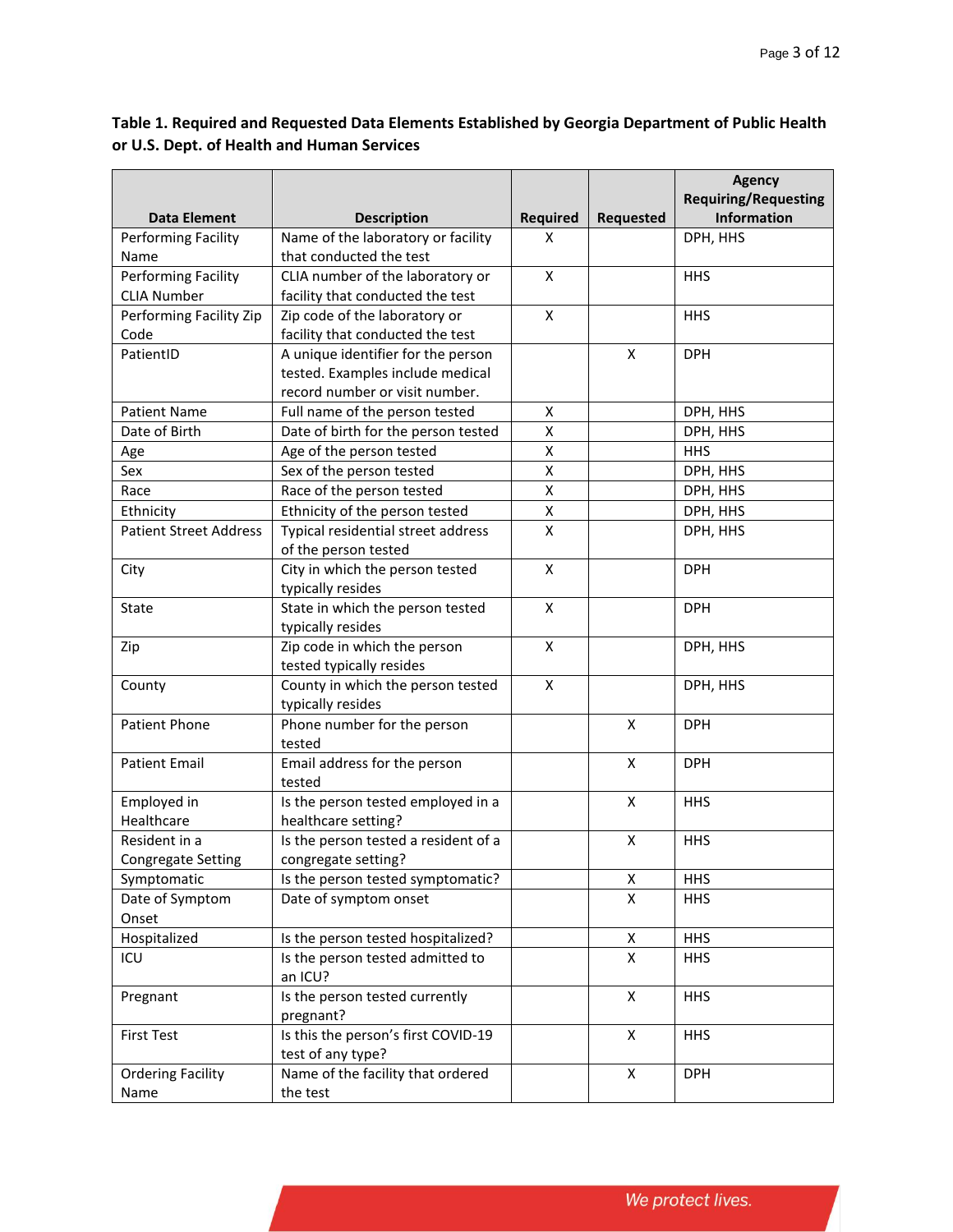| <b>Ordering Provider</b>     | Full name of the provider who         | X                       |              | DPH, HHS   |
|------------------------------|---------------------------------------|-------------------------|--------------|------------|
| Name                         | ordered the test                      |                         |              |            |
| <b>Ordering Provider NPI</b> | National Provider Identifier (NPI)    | $\overline{X}$          |              | <b>HHS</b> |
|                              | of the provider who ordered the       |                         |              |            |
|                              | test                                  |                         |              |            |
| <b>Ordering Provider</b>     | Phone number for the provider         | X                       |              | DPH, HHS   |
| Phone                        | who ordered the test                  |                         |              |            |
| Ordering                     | Street address of the facility that   |                         | X            | <b>HHS</b> |
| Provider/Facility            | ordered the test                      |                         |              |            |
| Address                      |                                       |                         |              |            |
| Ordering                     | City of the facility that ordered the | $\pmb{\mathsf{X}}$      |              | DPH, HHS   |
| Provider/Facility City       | test                                  |                         |              |            |
| Ordering                     | State of the facility that ordered    | X                       |              | DPH, HHS   |
| Provider/Facility State      | the test                              |                         |              |            |
| Ordering                     | Zip code of the facility that         | X                       |              | DPH, HHS   |
| Provider/Facility Zip        | ordered the test                      |                         |              |            |
| Specimen ID                  | A unique identifier for the           |                         | X            | <b>DPH</b> |
|                              | specimen                              |                         |              |            |
| Specimen Source              | The type of specimen collected        | X                       |              | DPH, HHS   |
| Date Specimen                | Date that the specimen was            | X                       |              | DPH, HHS   |
| Collected                    | collected                             |                         |              |            |
| Date Specimen                | Date that the specimen was            |                         | $\pmb{\chi}$ | <b>DPH</b> |
| Received                     | received at the testing facility      |                         |              |            |
| Date Test Ordered            | Date that the test was ordered by     | X                       |              | <b>HHS</b> |
|                              | the facility/provider                 |                         |              |            |
| <b>Test Result Date</b>      | Date that the test was performed      | Χ                       |              | DPH, HHS   |
| <b>Test Ordered</b>          | LOINC code for the test that was      | X                       |              | <b>HHS</b> |
|                              | performed                             |                         |              |            |
| <b>Test Description</b>      | Description of the type of test       | X                       |              | <b>DPH</b> |
|                              | performed                             |                         |              |            |
| <b>Test Result</b>           | Result of the test                    | Χ                       |              | DPH, HHS   |
| <b>Accession Number or</b>   | Accessioning number for the test      | $\overline{\mathsf{x}}$ |              | DPH, HHS   |
| Specimen ID                  |                                       |                         |              |            |
| Device Identifier            | A unique identifier that indicates    | X                       |              | <b>HHS</b> |
|                              | the device used for testing           |                         |              |            |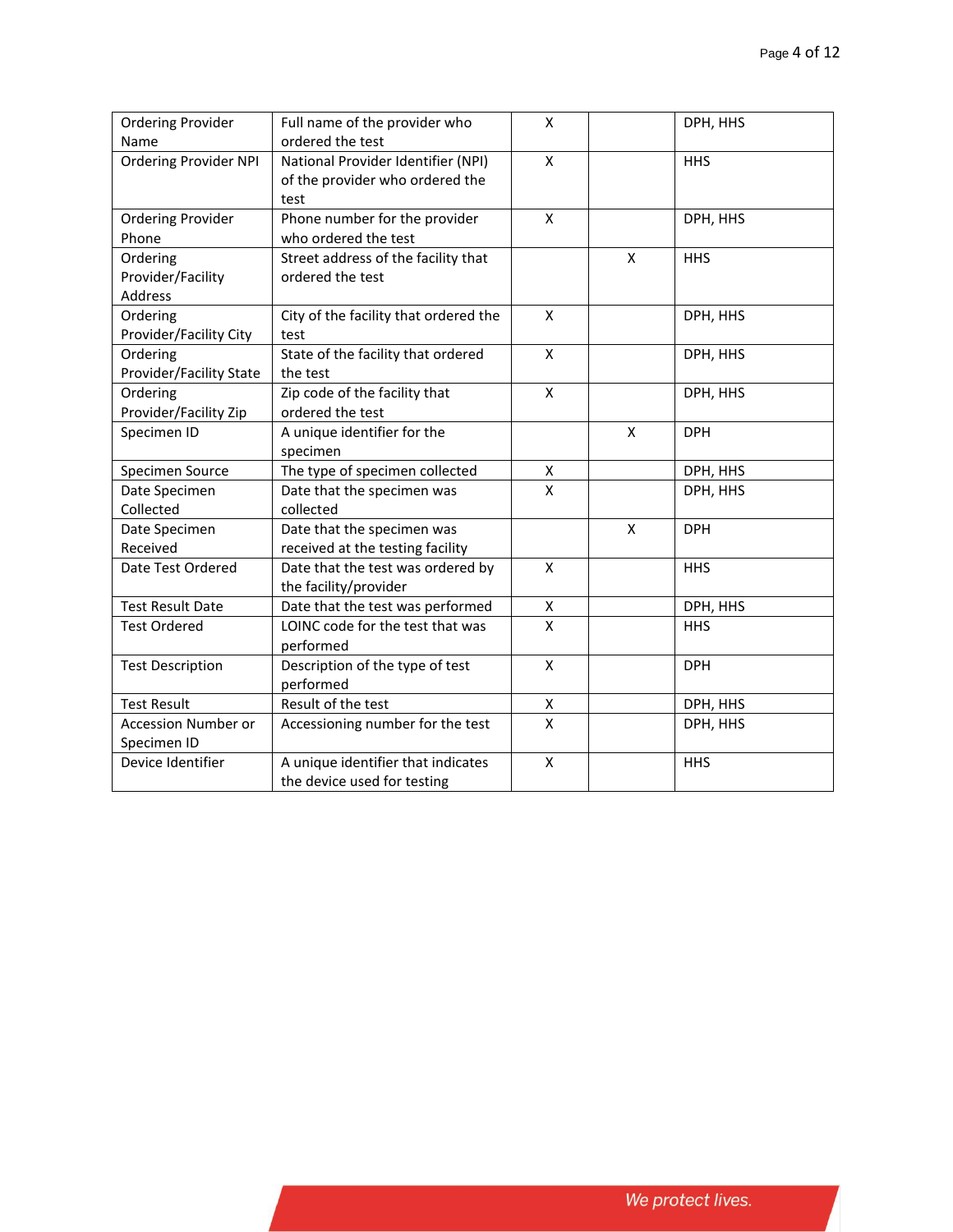### <span id="page-4-0"></span>Methods of Reporting Results

At this time, DPH offers three primary methods of reporting COVID-19 test results. Each of these options uses the electronic laboratory reporting (ELR) process to ingest and display the data. This means that data submitted through any of these mechanisms create an electronic 'footprint,' can be viewed and queried in the SendSS ELR Results Query by Public Health staff, automatically link to the Person Under Investigation (PUI) form using pre-determined logic, and contribute to the overall testing data used to determine percent positivity, testing coverage, etc.

#### <span id="page-4-1"></span>*Health Level 7 International (HL7) Standards*

This option allows for HL7 standardized data elements to be sent automatically and securely from a laboratory or health information system. This is considered the gold standard for reporting public health data, including test results. HL7 data can be sent through a number of mechanisms, including the Public Health Information Network Messaging System (PHINMS), manual upload to a secure folder within the SendSS Public Health Information Portal (PHIP), or, in special circumstances, a secure file transfer protocol (sFTP).

This method of reporting requires a high degree of information technology (IT) capability and support and is most suitable for commercial laboratories, large medical facilities or systems, or providers with a high level of support from the vendor of their information system.

#### <span id="page-4-2"></span>*Spreadsheet Template*

This option requires a facility to set up an automated file export from their information system, which can be transmitted to DPH through PHINMS or manual upload to a secure folder in PHIP. This file can then be configured for automated ingestion by DPH through a process that creates an HL7 message from the data provided. Configuration typically takes between 20-40 hours per facility.

This method of reporting requires the spreadsheet to adhere to the specifications and template provided by DPH. Otherwise, it cannot be configured for automated processing and must be manually entered by DPH Epidemiology staff, overwhelming the capacity of the available workforce and delaying use of the data for proper case investigation, contact tracing, and followup. This method is most suitable for commercial laboratories, medical facilities, systems, or providers that have some degree of IT capability and support, and have the ability to create and modify exports from their information system to adhere to the provided template.

Spreadsheets that are manually generated (i.e., entering data directly into the spreadsheet rather than from an export) result in numerous data quality issues that prevent configuration for automated processing, thus requiring manual data entry by state Epi staff. Consequently, **manually generated spreadsheets will not be accepted by DPH** except under extreme circumstances and in consultation with the Reporting Team.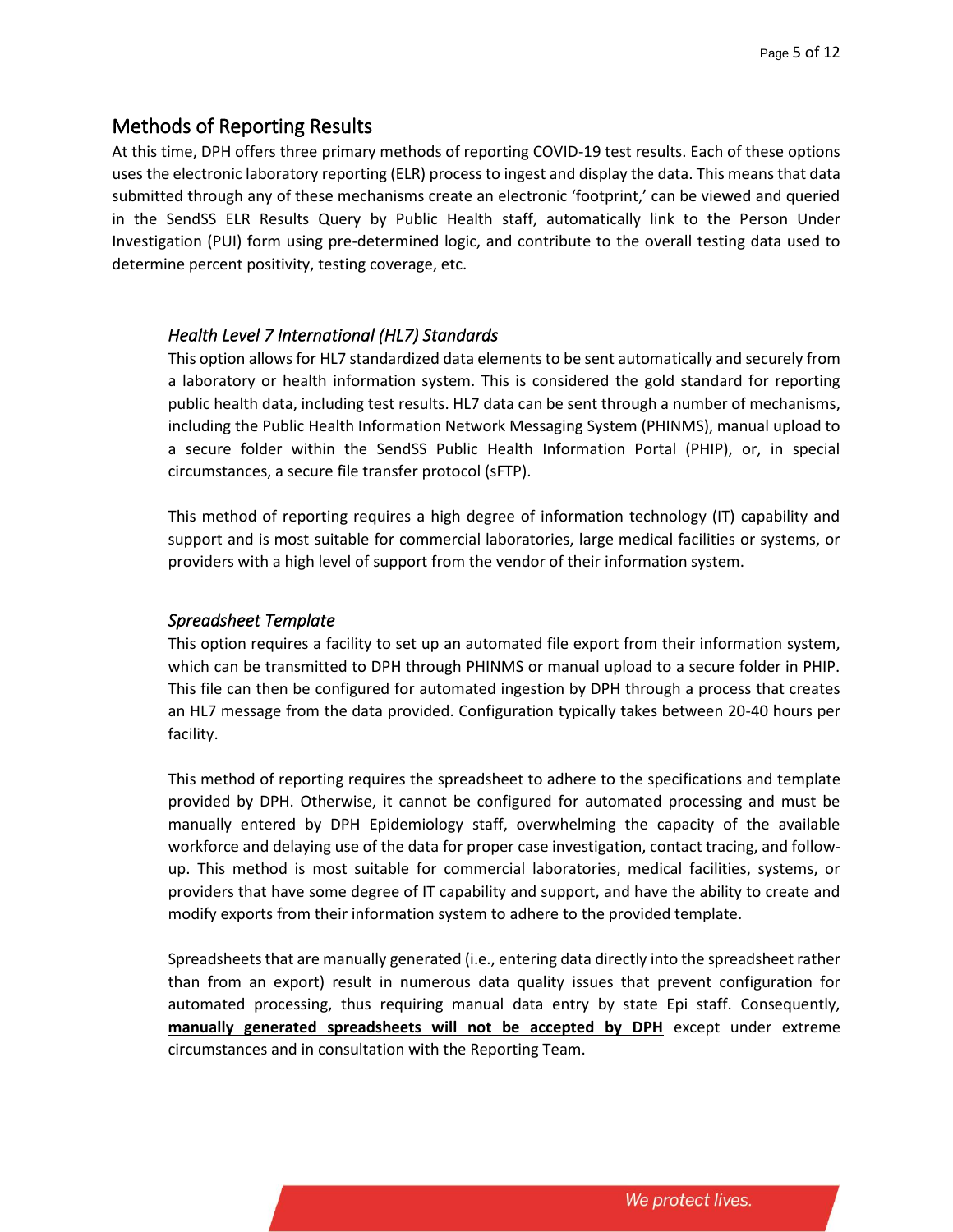### <span id="page-5-0"></span>*Point-of-Care Test Reporting Portal*

This option uses a web-based portal for direct, manual data entry by the reporting facility and is intended specifically for reporting point-of-care test results. **It should NOT be used for reporting traditional laboratory results** such as RT-PCR testing. The form used for data entry has been streamlined to include only the data elements relevant for point-of-care testing whereas traditional laboratory testing requires additional data elements to be collected and reported. Any facility conducting traditional laboratory testing at an in-house, CLIA-certified laboratory *and* point-of-care testing should report all test results by HL7 or spreadsheet template.

A user's guide has been developed that provides step-by-step instructions for registering, logging in, using the Portal for data entry, searching previously entered results, and exporting data. Facilities can access this portal, as well as the user's guide and other training materials, using the following URL:

### https://sendss.state.ga.us/sendss/!ncov\_poc.login

This method of reporting does not require any IT capability or support, only an Internet connection and a computer. As a result, it is most suitable for providers or facilities that have limited or no IT support, cannot create and modify an export, or do not use an information system to manage testing data. General users of the POC Portal are able to see all results that are associated with the facility they indicate in the registration form.

### *For State and District Public Health Staff:*

The Portal may also be used by state and district public health staff that report point-of-care test results on behalf of multiple facilities (e.g., from faxes or other direct reports). Public Health staff have a different level of user access than reporting facilities and should request access to the Portal within their regular SendSS account by emailing [EOCEpidemiology@gets.onmicrosoft.com.](mailto:EOCEpidemiology@gets.onmicrosoft.com) **Public Health staff will be able to access the Portal through their SendSS account after being granted access and should NOT use the link above to access the Portal**. Public Health users can see all results submitted by all users, regardless of facility.

It is strongly preferred that facilities utilize one of the three reporting methods described above. However, there may be instances in which a facility will continue to report through other methods (e.g., 866-PUB-HLTH, faxes to district or state public health). This creates a burden on public health to complete data entry, reduces timeliness of reporting, and prevents these results from being included in the overall testing data. While these alternate methods are not encouraged, particularly for reporting of negative results, we recognize that some facilities may prefer to continue reporting in these ways and may accept traditional laboratory results through these methods. **Point-of-care test results will not be accepted by fax; these reports should be made using one of the three ELR methods described above.**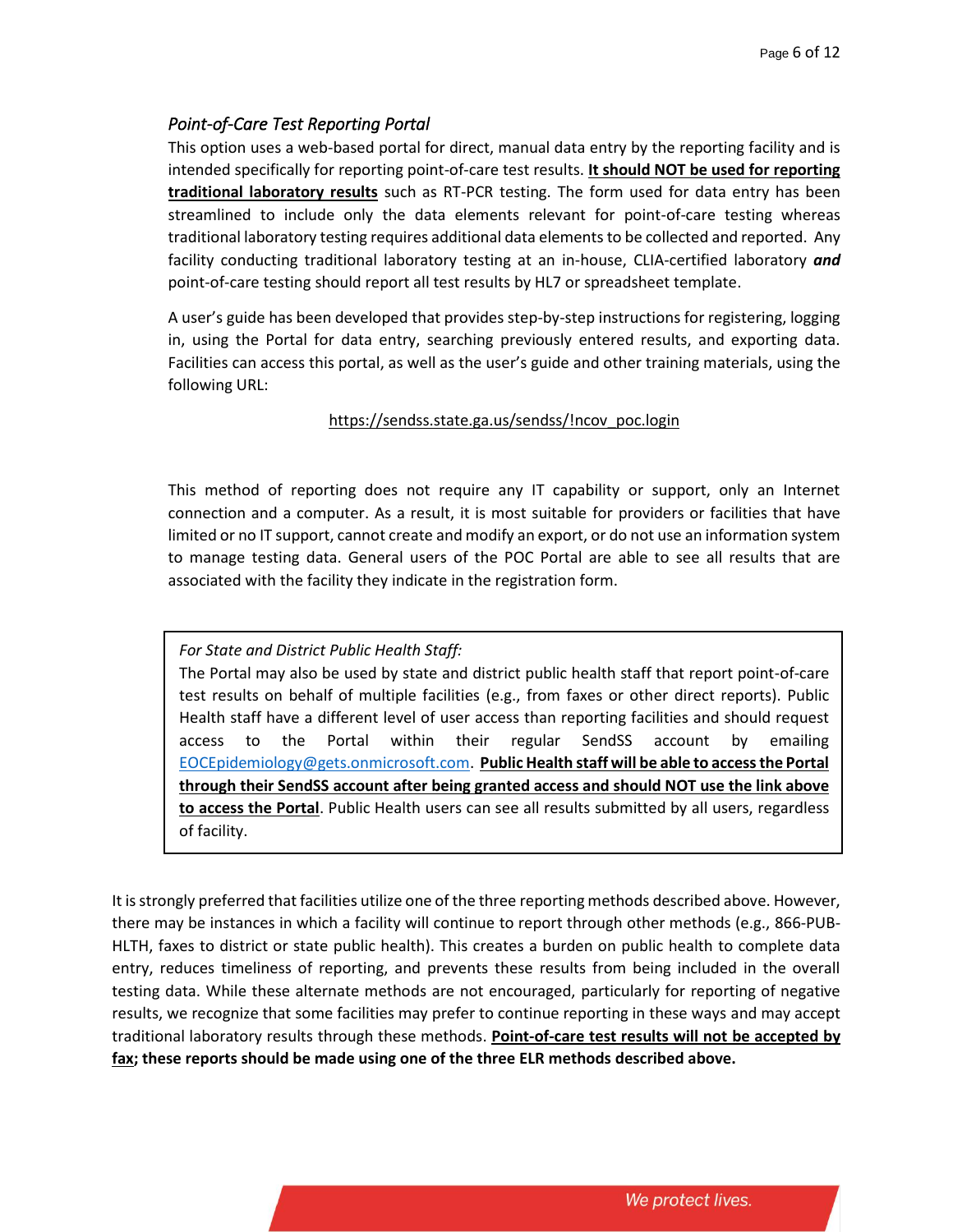# <span id="page-6-0"></span>Special Populations and Considerations

#### <span id="page-6-1"></span>*Long-Term Care Facilities*

The Centers for Medicare and Medicaid (CMS) and the National Healthcare Safety Network (NHSN) have developed a Point of Care Test Reporting Tool within the NHSN Long-Term Care COVID-19 Module. **DPH strongly recommends that CMS-certified facilities report individual point-of-care test results through the NHSN Reporting Tool.** These data will be electronically shared with states through the APHL Information Messaging Service (AIMS). In order to utilize the NHSN Reporting Pathway, facilities must upgrade their Secure Access Management Service (SAMS) from Level 1 to Level 3. Facilities can email [nhsn@cdc.gov](mailto:nhsn@cdc.gov) for additional information about the Reporting Tool and SAMS enrollment or upgrade.

Once a CMS-certified facility has onboarded to the NHSN Point of Care Test Reporting Tool for individual test reporting, they are no longer required to submit results directly to DPH through one of the three methods described above, including the interim spreadsheet upload that was previously offered to some facilities. However, **facilities reporting to NHSN must continue to report positive results to their District Public Health office in a manner determined by the District.** Facilities should confirm the date that they begin reporting all test results to NHSN by emailing [contactpublichealth@dph.ga.gov.](mailto:contactpublichealth@dph.ga.gov)

Prior to completing the onboarding process and reporting directly to NHSN, CMS-certified facilities should report to DPH using the POC Portal or by spreadsheet if they have previously been given access by the DPH Reporting Team for this interim method of reporting. Any long-term care facility that is not a CMScertified facility is *not* eligible for reporting through NHSN and should report through the POC Portal. **Interim spreadsheets will be phased out as of September 30th, 2021; all long-term care facilities should transition to reporting either to NHSN, POC Portal, or DPH Specified Spreadsheet template as soon as possible.** 

### <span id="page-6-2"></span>*Public Health Staff who Perform Point-of-Care Testing*

Some Public Health Staff may be involved in performing point-of-care testing at various locations throughout a county or district but are not typical users of SendSS (i.e., clinical nursing staff who are supporting SPOC or mobile testing initiatives with rapid test kits). The point of entry which these staff use to access the POC Portal is at the discretion of the District Epidemiologist. If the specific location of testing is desired (e.g., SPOC Site A, SPOC Site B), it is recommended that these users access the POC Portal through their SendSS account so that they can enter multiple provider locations in the form. However, if the specific location of testing is not required, it is recommended that these users access the POC Portal using the direct URL provided above and register as a district-wide facility or organization (e.g., District 1- 1 Public Health).

### <span id="page-6-3"></span>*Over-the-Counter, At-Home Testing*

Over-the-counter, at-home test kits to detect SARS-CoV-2 are not covered by the CARES Act and therefore are not subject to the same reporting requirements as other tests that are prescribed or performed by a facility. At-home test kits which do not include a provider component (i.e., prescriptionbased or facility-supervised distribution and/or a teleproctored health consultation, specimen collection,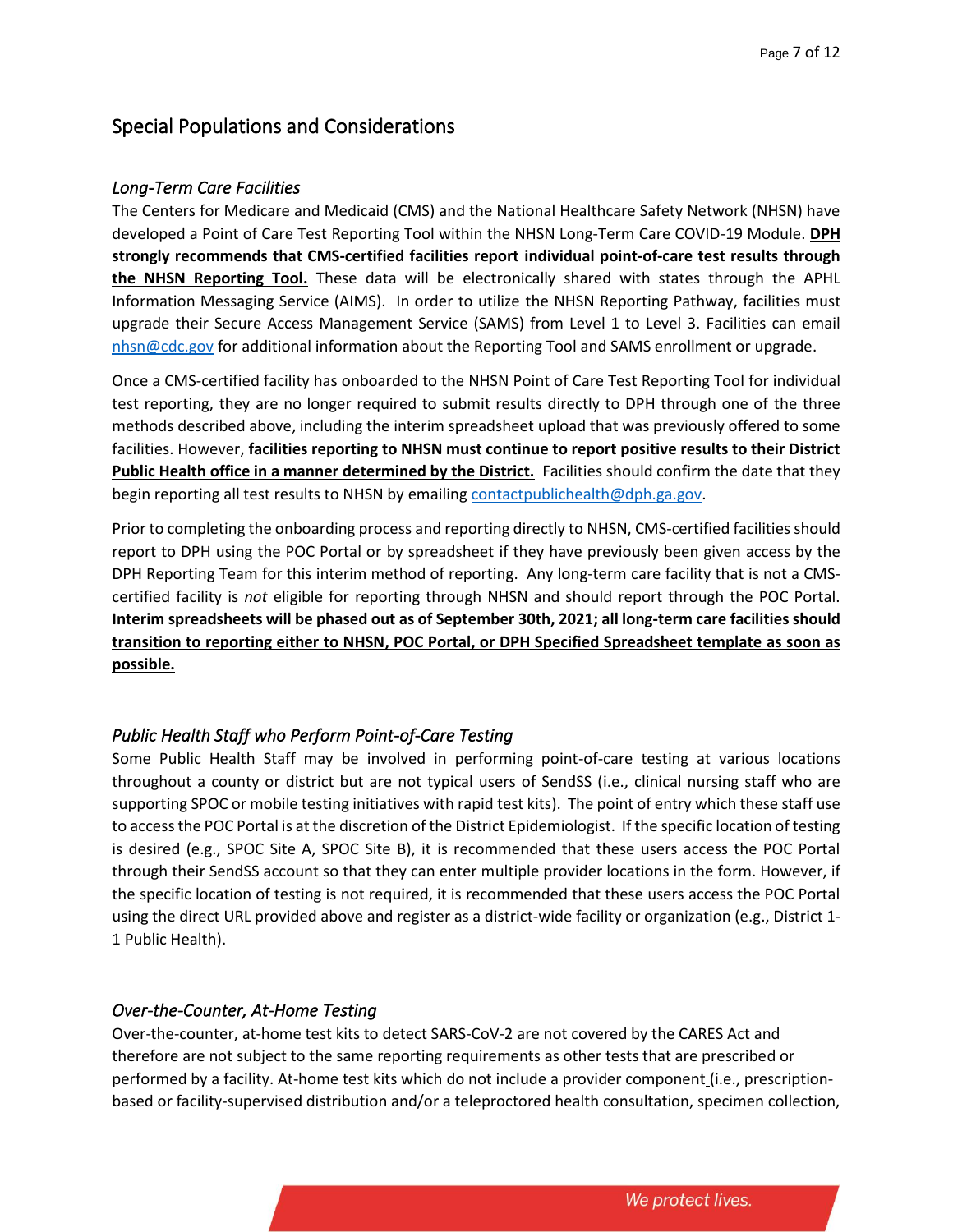or result verification) are not reportable in the state of Georgia and will not be accepted via ELR. Providers are not required to report these at-home tests not covered by the CARES Act to public health even if the patient reports results to you directly. Public health staff may choose to enter these manually into the PUI form as suspect cases. This is optional and not required.

#### <span id="page-7-0"></span>*Corrected or Amended Results*

If a facility identifies a result that was incorrectly reported or later amended (e.g., the test result was initially reported as negative in error and was, in fact, positive), this information may be reported through the normal mechanism established for that facility but *must also be reported by encrypted email* to [contactpublichealth@dph.ga.gov.](mailto:contactpublichealth@dph.ga.gov) The amended report must include the following fields at a minimum: Patient First and Last Name, Patient Date of Birth, Testing Facility, Specimen Collection Date, Test Type, and corrected Test Result. Additional information should be included if possible (see Table 1). [*Note:* This does not apply to results that are considered "false positives" or "false negatives," but only to results for which an error in initial reporting was made.]

### <span id="page-7-1"></span>Reporting of Positive Cases by Providers and Healthcare Facilities

As stated in the Official Code of Georgia,<sup>2</sup> providers and other healthcare facilities are required to report positive cases to DPH according to notifiable disease reporting requirements<sup>1</sup> regardless of whether those results have also been reported by the testing laboratory. This dual method of reporting ensures that Public Health is notified of positive cases of a disease in a timely manner, prevents loss of data due to technical issues, and provides relevant clinical and exposure information that is often not accessible to laboratories.

Any provider or healthcare facility that performs or facilitates collection of a specimen that is **sent to a commercial or public health laboratory or to another healthcare facility laboratory** for testing is **required** to report positive results directly to DPH, preferably through the SendSS Case Report Form. This applies to all notifiable diseases, including COVID-19.

Any provider or healthcare facility that performs or facilitates collection of a specimen that is **tested for COVID-19 on-site and is reported through one of the three primary ELR methods** described above (i.e., HL7, approved spreadsheet, or POC Portal) is **not required** to report positive results directly to DPH in a second manner. However, if a facility identifies or is notified by DPH of an issue preventing timely transmission and use of ELR data, the facility is required to begin manually reporting positive COVID-19 reports through a separate method (e.g. SendSS Case Report Form) within 24 hours. Manual reporting must continue until DPH has notified the facility that the issue has been resolved and alternate reporting methods can cease. [*NOTE*: *This exception applies only to COVID-19 case reporting; all other cases of notifiable diseases should still be reported as described above, regardless of whether data is transmitted through ELR from the facility*.]

If a facility fails to comply with this directive, DPH may refer the facility for consideration of action to require compliance with applicable DPH laws, rules, and regulations. Pending the circumstances of nocompliance, DPH may also refer the facility to the Secretary of the U.S. Department of Health and Human Services (HHS) if the facility is not in compliance with federal law.<sup>4</sup>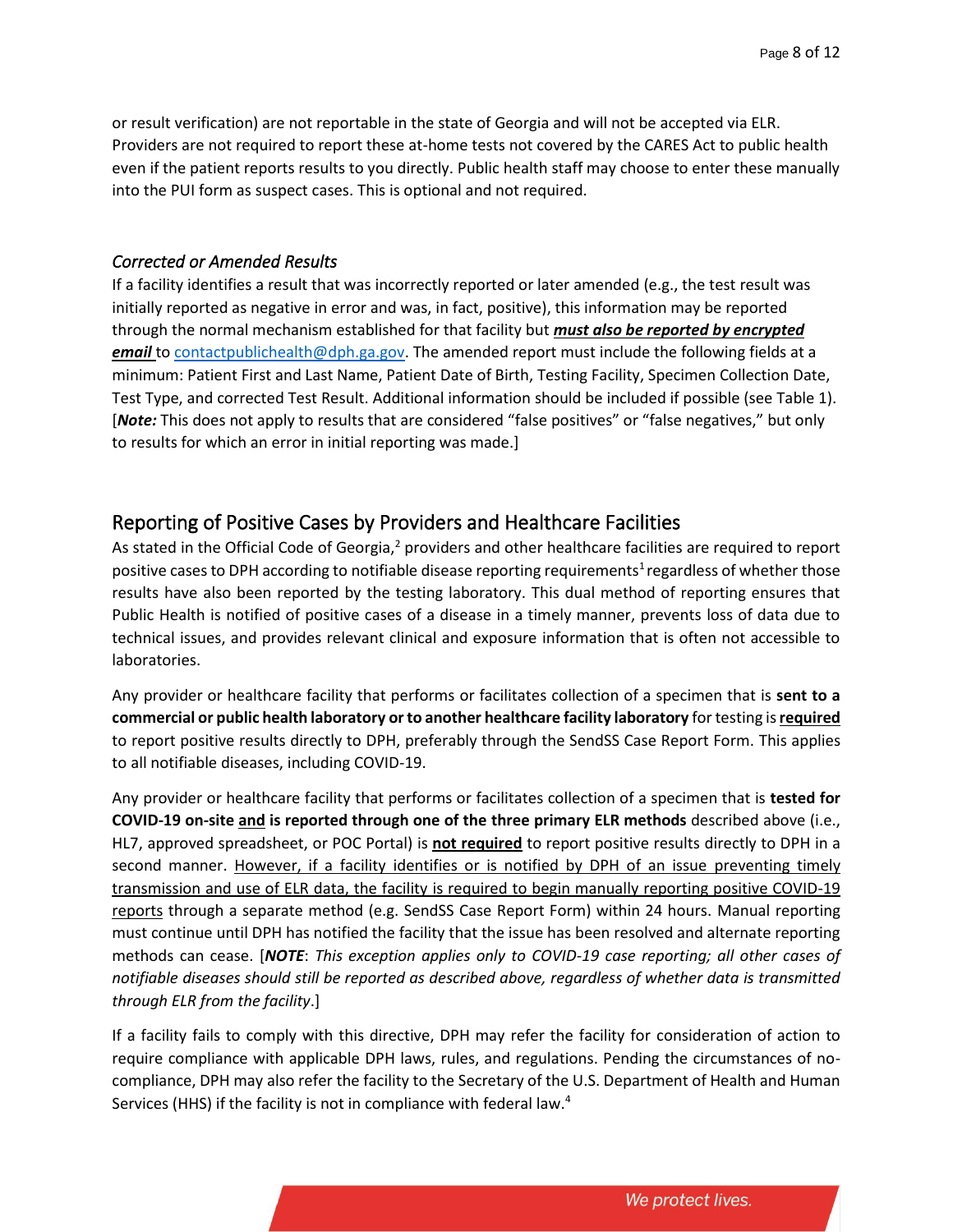# <span id="page-8-0"></span>Reporting of Sequencing Results and Variant Data

Laboratories sequencing SARS-CoV-2 specimens are strongly encouraged to report patient-specific results to DPH.<sup>6</sup> Laboratories must continue to report results of the initial molecular testing (i.e., PCR testing) to DPH within 24 hours of testing as required by state code. *Initial positive results should not be held until sequencing data are available*. Upon completion of genetic sequencing, variant data should be reported within 24 hours of testing along with EITHER the original molecular test result (preferred), OR adequate patient identifiers and demographics in order to facilitate linking by DPH to the original specimen and test result. The DPH sequencing specifications for HL7 or spreadsheet template must be used to submit variant data. Table 2 shows the minimum data elements required for reporting a COVID-19 genetic sequencing result. Laboratories should make every reasonable effort to provide the requested information to DPH in addition to the required elements.

|                               |                                     |                 |                  | <b>Agency</b><br><b>Requiring/Requesting</b> |
|-------------------------------|-------------------------------------|-----------------|------------------|----------------------------------------------|
| <b>Data Element</b>           | <b>Description</b>                  | <b>Required</b> | <b>Requested</b> | <b>Information</b>                           |
| <b>Performing Facility</b>    | Name of the laboratory or facility  | X               |                  | DPH, HHS                                     |
| Name                          | that conducted the test             |                 |                  |                                              |
| Performing Facility           | CLIA number of the laboratory or    | X               |                  | <b>HHS</b>                                   |
| <b>CLIA Number</b>            | facility that conducted the test    |                 |                  |                                              |
| Performing Facility Zip       | Zip code of the laboratory or       | X               |                  | <b>HHS</b>                                   |
| Code                          | facility that conducted the test    |                 |                  |                                              |
| PatientID                     | A unique identifier for the person  |                 | X                | <b>DPH</b>                                   |
|                               | tested. Examples include medical    |                 |                  |                                              |
|                               | record number or visit number.      |                 |                  |                                              |
| <b>Patient Name</b>           | Full name of the person tested      | X               |                  | DPH, HHS                                     |
| Date of Birth                 | Date of birth for the person tested | X               |                  | DPH, HHS                                     |
| Age                           | Age of the person tested            | X               |                  | <b>HHS</b>                                   |
| Sex                           | Sex of the person tested            | X               |                  | DPH, HHS                                     |
| Race                          | Race of the person tested           | X               |                  | DPH, HHS                                     |
| Ethnicity                     | Ethnicity of the person tested      | X               |                  | DPH, HHS                                     |
| <b>Patient Street Address</b> | Typical residential street address  | X               |                  | DPH, HHS                                     |
|                               | of the person tested                |                 |                  |                                              |
| City                          | City in which the person tested     | X               |                  | <b>DPH</b>                                   |
|                               | typically resides                   |                 |                  |                                              |
| State                         | State in which the person tested    | X               |                  | <b>DPH</b>                                   |
|                               | typically resides                   |                 |                  |                                              |
| Zip                           | Zip code in which the person        | X               |                  | DPH, HHS                                     |
|                               | tested typically resides            |                 |                  |                                              |
| County                        | County in which the person tested   | X               |                  | DPH, HHS                                     |
|                               | typically resides                   |                 |                  |                                              |

### **Table 2. Required and Requested Sequencing Data Elements Established by Georgia Department of Public Health**

<sup>&</sup>lt;sup>6</sup> <https://www.cdc.gov/coronavirus/2019-ncov/lab/resources/reporting-sequencing-guidance.html>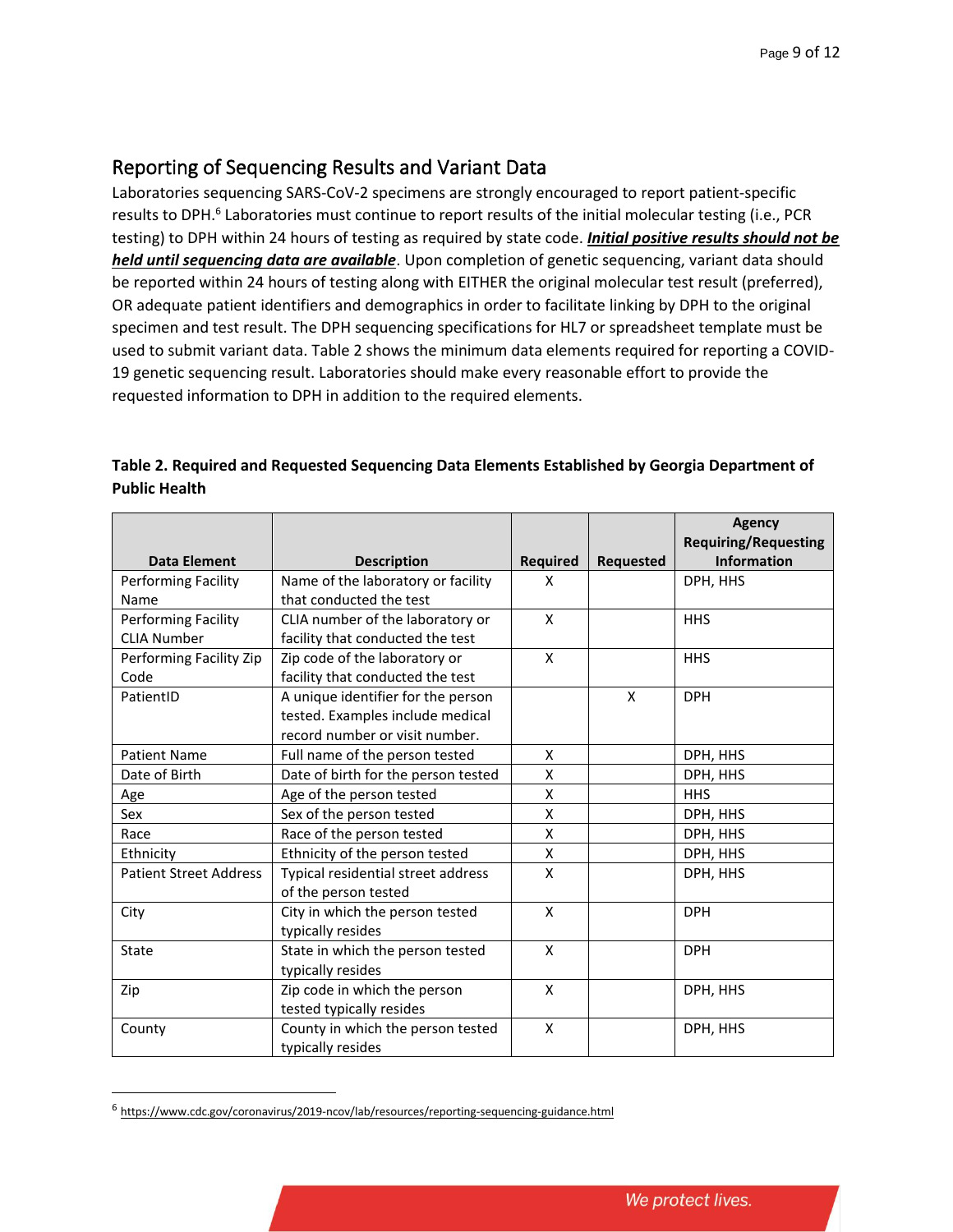| <b>Patient Phone</b>         | Phone number for the person           |   | X | <b>DPH</b> |
|------------------------------|---------------------------------------|---|---|------------|
|                              | tested                                |   |   |            |
| <b>Patient Email</b>         | Email address for the person          |   | X | <b>DPH</b> |
|                              | tested                                |   |   |            |
| Employed in                  | Is the person tested employed in a    |   | X | <b>HHS</b> |
| Healthcare                   | healthcare setting?                   |   |   |            |
| Resident in a                | Is the person tested a resident of a  |   | Χ | <b>HHS</b> |
| <b>Congregate Setting</b>    | congregate setting?                   |   |   |            |
| Symptomatic                  | Is the person tested symptomatic?     |   | x | <b>HHS</b> |
| Date of Symptom              | Date of symptom onset                 |   | X | <b>HHS</b> |
| Onset                        |                                       |   |   |            |
| Hospitalized                 | Is the person tested hospitalized?    |   | Χ | <b>HHS</b> |
| ICU                          | Is the person tested admitted to      |   | Χ | <b>HHS</b> |
|                              | an ICU?                               |   |   |            |
| Pregnant                     | Is the person tested currently        |   | X | <b>HHS</b> |
|                              | pregnant?                             |   |   |            |
| <b>First Test</b>            | Is this the person's first COVID-19   |   | X | <b>HHS</b> |
|                              | test of any type?                     |   |   |            |
| <b>Ordering Facility</b>     | Name of the facility that ordered     |   | X | <b>DPH</b> |
| Name                         | the test                              |   |   |            |
| <b>Ordering Provider</b>     | Full name of the provider who         | X |   | DPH, HHS   |
| Name                         | ordered the test                      |   |   |            |
| <b>Ordering Provider NPI</b> | National Provider Identifier (NPI)    | X |   | <b>HHS</b> |
|                              | of the provider who ordered the       |   |   |            |
|                              | test                                  |   |   |            |
| <b>Ordering Provider</b>     | Phone number for the provider         | X |   | DPH, HHS   |
| Phone                        | who ordered the test                  |   |   |            |
| Ordering                     | Street address of the facility that   |   | X | <b>HHS</b> |
| Provider/Facility            | ordered the test                      |   |   |            |
| Address                      |                                       |   |   |            |
| Ordering                     | City of the facility that ordered the | X |   | DPH, HHS   |
| Provider/Facility City       | test                                  |   |   |            |
| Ordering                     | State of the facility that ordered    | Χ |   | DPH, HHS   |
| Provider/Facility State      | the test                              |   |   |            |
| Ordering                     | Zip code of the facility that         | X |   | DPH, HHS   |
| Provider/Facility Zip        | ordered the test                      |   |   |            |
| Specimen ID                  | A unique identifier for the           |   | X | <b>DPH</b> |
|                              | specimen                              |   |   |            |
| Specimen Source              | The type of specimen collected        | X |   | DPH, HHS   |
| Date Specimen                | Date that the specimen was            | X |   | DPH, HHS   |
| Collected                    | collected                             |   |   |            |
|                              |                                       |   |   |            |
| Date Specimen<br>Received    | Date that the specimen was            |   | X | <b>DPH</b> |
| Date Test Ordered            | received at the testing facility      | X |   |            |
|                              | Date that the test was ordered by     |   |   | <b>HHS</b> |
|                              | the facility/provider                 |   |   |            |
| <b>Test Result Date</b>      | Date that the test was performed      | X |   | DPH, HHS   |
| <b>Test Ordered</b>          | LOINC code for the test that was      |   | X | <b>HHS</b> |
|                              | performed                             |   |   |            |
| <b>Test Description</b>      | Description of the type of test       | X |   | <b>DPH</b> |
|                              | performed                             |   |   |            |
| <b>Test Result</b>           | Result of the test                    | X |   | DPH, HHS   |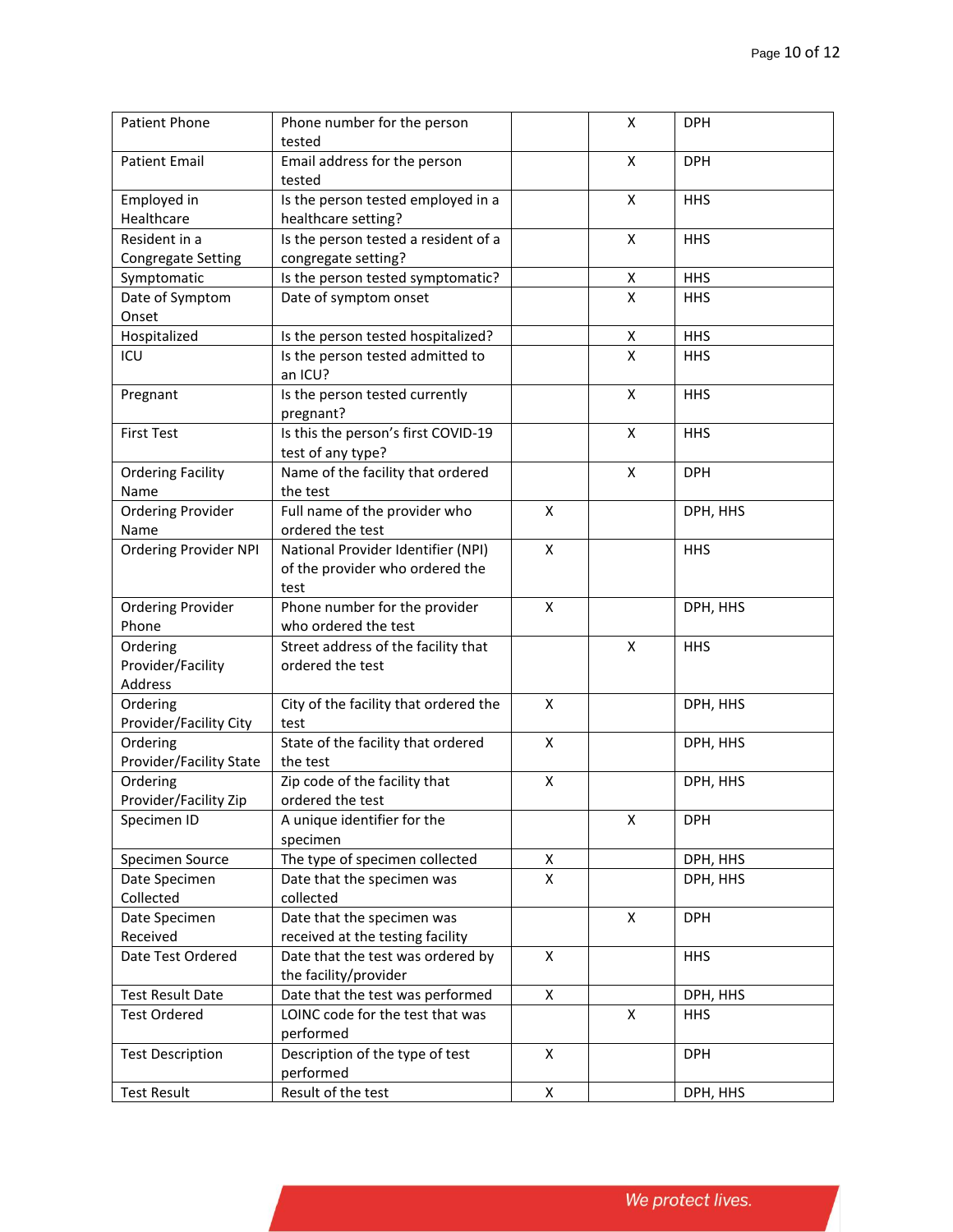| <b>Accession Number or</b> | Accessioning number for the test     |   | X | DPH, HHS   |
|----------------------------|--------------------------------------|---|---|------------|
| Specimen ID                |                                      |   |   |            |
| Device Identifier          | A unique identifier that indicates   | X |   | <b>HHS</b> |
|                            | the device used for testing          |   |   |            |
| Sequence Variant           | Specialty field just for reporting   | x |   | <b>DPH</b> |
|                            | the lineage result from a COVID      |   |   |            |
|                            | Sequence test.                       |   |   |            |
| <b>GISAID Sequence ID</b>  | Specialty field just for reporting   | X |   | <b>DPH</b> |
|                            | the GISAID ID result from a COVID    |   |   |            |
|                            | Sequence test.                       |   |   |            |
| <b>GISAID Upload Date</b>  | Date when sequence was               |   | X | <b>DPH</b> |
|                            | submitted to GISAID                  |   |   |            |
| <b>NCBI Accession</b>      | <b>NCBI Genbank or SRA accession</b> |   | X | <b>DPH</b> |
|                            | number. Any other sequence ID        |   |   |            |
|                            | that is not GISAID                   |   |   |            |

### <span id="page-10-0"></span>Additional Information and Resources

For help determining the appropriate method of reporting for your facility, please refer to Figure 1. This flowchart lists the acceptable methods of reporting based on the type of facility reporting and testing performed. For additional information on any of the three reporting methods described in this guide, or to obtain specifications for reporting by HL7 or spreadsheet template, please email [contactpublichealth@dph.ga.gov,](mailto:contactpublichealth@dph.ga.gov) call DPH Epidemiology office at 404-657-2588, or contact your District Public Health Office.